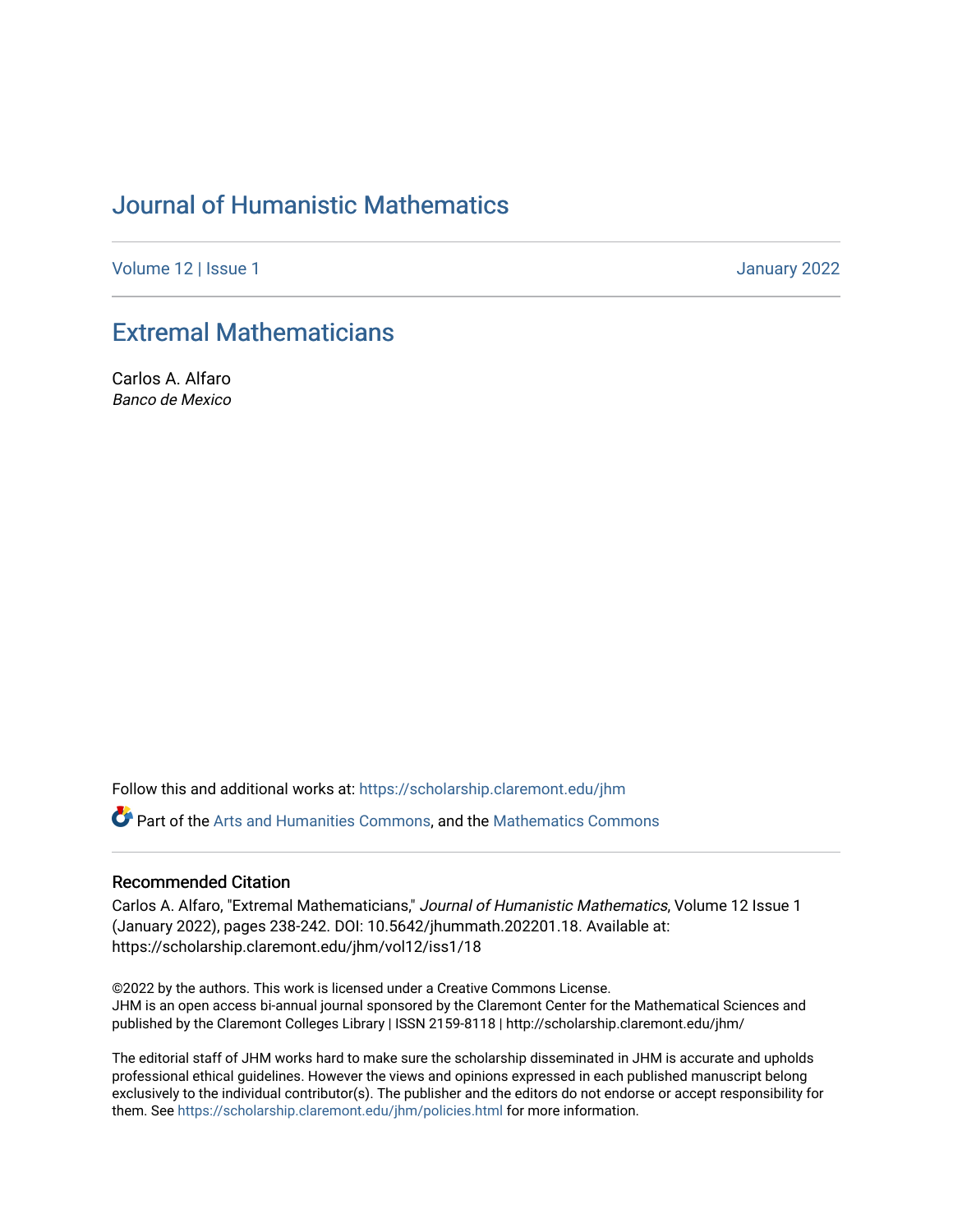## Extremal Mathematicians

Carlos A. Alfaro $<sup>1</sup>$  $<sup>1</sup>$  $<sup>1</sup>$ </sup>

Banco de México, Mexico City, 06000 MEXICO carlos.alfaro@banxico.org.mx

### Synopsis

We report on the top ten mathematicians with the highest number of articles, citations, and students, based on data from MathSciNet and the Mathematics Genealogy Project.

Keywords: mathematical legacy, mathematicians networks, metrics.

When I was an undergraduate student, I used to hear that Paul Erdös was the most prolific mathematician, that is, the mathematician with more published papers than any other mathematician alive. Recently, my curiosity led me to explore the existing tools of the Mathematics Genealogy Project [\[8\]](#page-5-0) and MathSciNet [\[7\]](#page-5-1) in order to find out the current status. What I found is that Ravi P. Agarwal, professor of mathematics at Texas A&M University-Kingsville, is now the mathematician with the highest number of publications on the MathSciNet database. To satisfy my curiosity completely, I then computed Tables [1,](#page-2-0) [2,](#page-3-0) and [3,](#page-4-0) where the top ten mathematicians with the highest number of published papers, citations, and Ph.D. students, respectively, are listed.[2](#page-1-1)

My approach was based on the tools of the Mathematics Genealogy Project and MathSciNet, so it is possible that my results differ from those one might obtain using other tools such as Google Scholar [\[6\]](#page-5-2) or ResearchGate [\[9\]](#page-5-3).

<span id="page-1-0"></span> $<sup>1</sup>$  Carlos A. Alfaro has been working at Banco de México for the last seven years.</sup> Recently he began teaching classes at Universidad La Salle México.

<span id="page-1-1"></span><sup>2</sup> Data used in all three tables were collected on January 15th, 2020, and can be found at <https://alfaromontufar.github.io/MathSciNet.csv>.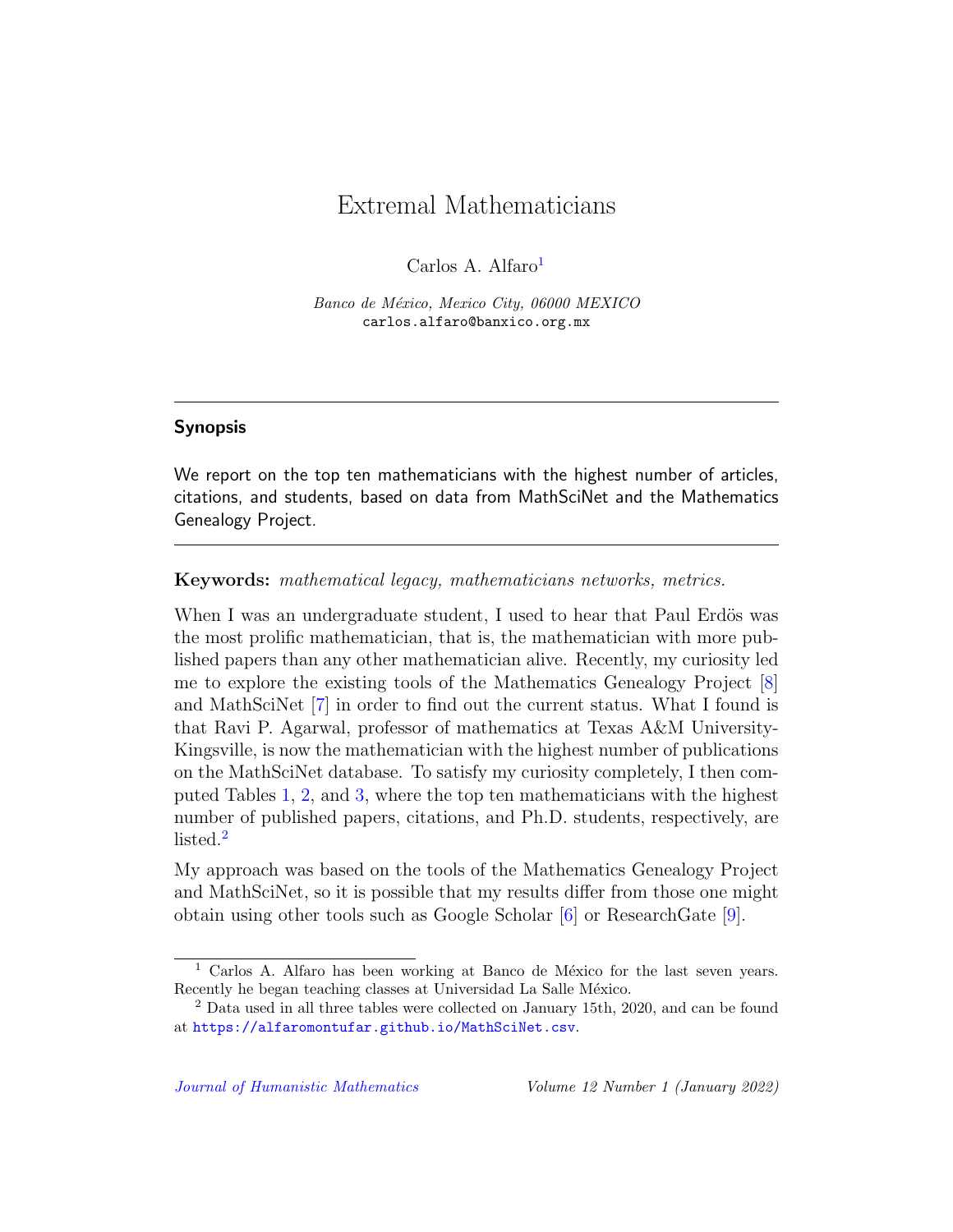<span id="page-2-0"></span>

| $#$ Publications | Citations<br># | $#$ Students | Name                         |
|------------------|----------------|--------------|------------------------------|
| 1605             | 15147          |              | Ravi P. Agarwal              |
| 1445             | 19170          | 4            | Paul Erdös                   |
| 1369             | 11196          |              | Daniel J. O'Regan            |
| 1300             | 1159           |              | Edoardo Ballico              |
| 1258             | 10023          | 3            | Hari Mohan Srivastava        |
| 1247             | 5318           | 18           | Josip Pecaric                |
| 1110             | 3847           | 7            | Silvestru Sever Dragomir     |
| 1077             | 8935           | 10           | Saharon Shelah               |
| 1071             | 1770           | 2            | Ioannis Konstantinos Argyros |
| 966              | 6145           | 29           | Jaume Llibre                 |

Table 1: Top ten most prolific mathematicians (data from 1/15/2020, see Footnote [2\)](#page-1-1).

The Mathematics Genealogy Project [\[8\]](#page-5-0) is an initiative of North Dakota State University and the American Mathematical Society aiming to compile a record of mathematical genealogy, that is, a comprehensive database of advisor-advisee relationships among mathematicians with doctoral degrees. Information about the graph encoding this database can be found at [https:](https://www.genealogy.math.ndsu.nodak.edu/extrema.php) [//www.genealogy.math.ndsu.nodak.edu/extrema.php](https://www.genealogy.math.ndsu.nodak.edu/extrema.php). There, we learn that in 2016, Cosmin Ionita and Pat Quillen used MATLAB to analyze this graph, which, at that time, had 200,037 vertices. In 2018, a contest was held, as part of the Graph Drawing 2018 conference, to draw creatively a subgraph of the Mathematics Genealogy project, which only contained the 2,277 math-ematicians who had received doctoral degrees before the year 1900.<sup>[3](#page-2-1)</sup>At that time, there were 222,360 mathematicians on the database. Today, as of January 14, 2022, the Project boasts 275,169 records!

MathSciNet [\[7\]](#page-5-1) is an electronic publication of the American Mathematical Society that is the continuation of the paper-based *Mathematical Reviews*, which dates back to 1940s. The first public beta version of MathSciNet database went live in 1995. Today MathSciNet is a rich database containing reviews, abstracts, and bibliographic information of the mathematical sciences literature  $[1]$ . It is important to note that the data in this database are constantly updated as new literature appears. In January 2020, as I was collecting my data, MathSciNet had a record of 982,875 authors, an average

<span id="page-2-1"></span><sup>3</sup> See the contest project description at [http://mozart.diei.unipg.it/gdcontest/](http://mozart.diei.unipg.it/gdcontest/contest2018/topics.html) [contest2018/topics.html](http://mozart.diei.unipg.it/gdcontest/contest2018/topics.html) and check out [\[2\]](#page-4-2) for a report on the conference. The project of the winning team can be consulted on the page <https://mathematics-genealogy.de>.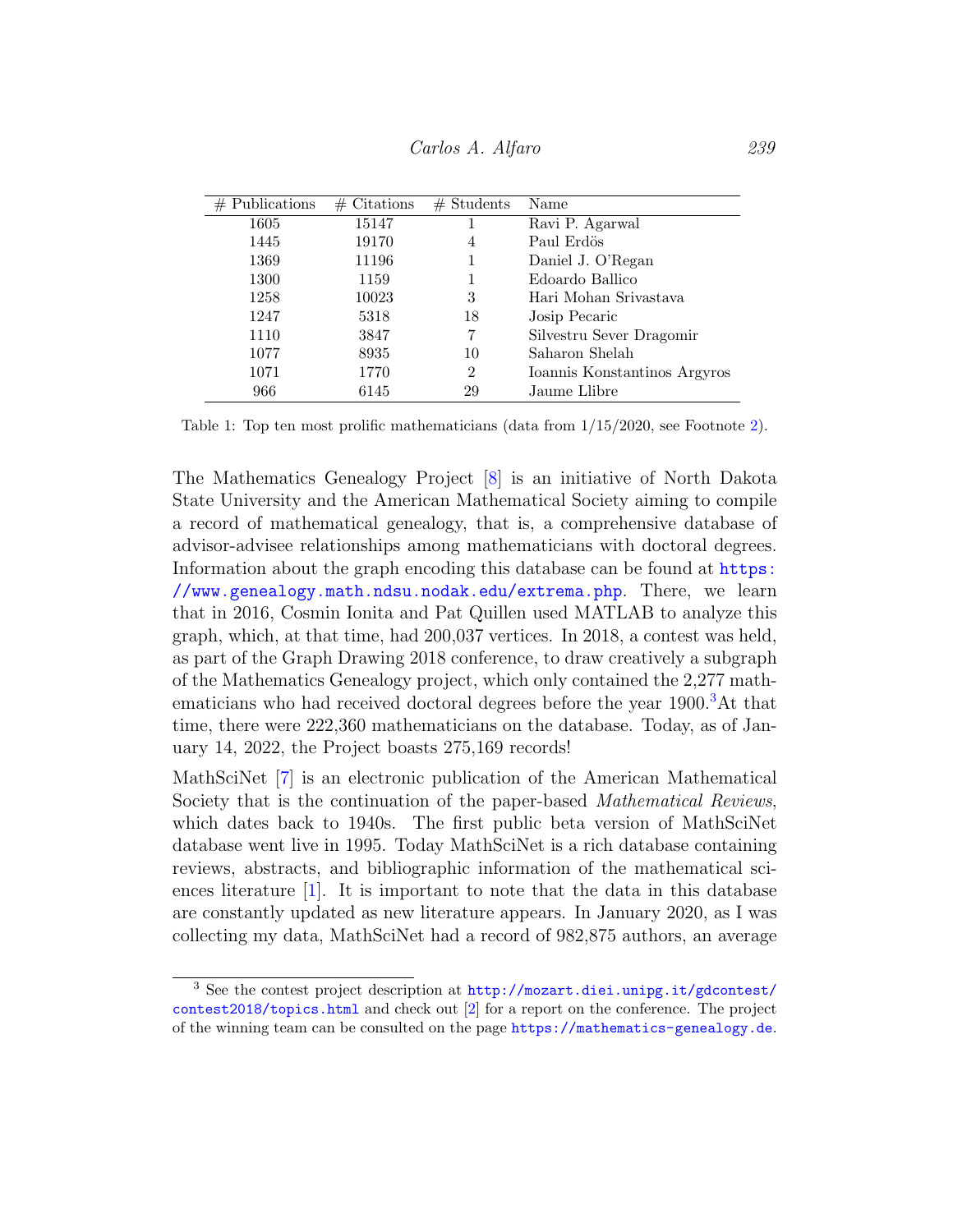<span id="page-3-0"></span>

| $#$ Publications | $\#$ Citations | $#$ Students | Name                 |
|------------------|----------------|--------------|----------------------|
| 380              | 27128          | 17           | Pierre-Louis Lions   |
| 480              | 24017          | 46           | Jacques-Louis Lions  |
| 230              | 22984          | 52           | Elias Menachem Stein |
| 397              | 20289          | 30           | Barry Martin Simon   |
| 299              | 19896          | 58           | Haim Brezis          |
| 369              | 19888          | 51           | Chi-Wang Shu         |
| 1445             | 19170          | 4            | Paul Erdös           |
| 479              | 18556          | 123          | Roger Meyer Temam    |
| 255              | 18076          | 4            | Thomas J. R. Hughes  |
| 287              | 16765          | 57           | Stanley Joel Osher   |

Table 2: Top ten mathematicians with the highest number of citations (data from 1/15/2020, see Footnote [2\)](#page-1-1).

of 6.66 publications per author, and the average of citations 28.52. Today, as of January 14, 2022, there are 1,097,213 authors indexed in the database according to the front page  $[7]$ . See  $[3, 4, 5]$  $[3, 4, 5]$  $[3, 4, 5]$  $[3, 4, 5]$  $[3, 4, 5]$  to learn more about this database.

These two databases offer us different snapshots of extremal mathematicians, that is, those mathematicians that perform at the extremes with respect to various measures and metrics of academic performance. Readers can update these snapshots if they desire. My tables here were all based on data from the first half of 2020. Today in the first month of 2022, the numbers are of course different, but some basic outlines remain the same. For example, it is easy to see that the folks with the highest number of publications are not the same as the folks who have the highest number of citations, who in turn are not the same as the folks who have had the most number of doctoral students. Only two names, Paul Erdős and Roger Meyer Temam show up in two out of three tables — Erdős in Tables  $1-2$  $1-2$ , and Temam in Tables  $2-3$  $2-3$ — but they seem to be the exceptions. These types of observations raise interesting questions about what it means to be a top mathematician.

More broadly, we should keep in mind that the contributions and the legacy of a mathematician are dispersed between doing research, teaching, directing theses, writing articles, disseminating mathematics, and reviewing articles, as well as participating in a wide range of other scholarly activities. It is very important that each mathematician, especially young students, should construct their own criteria on the values and impact of mathematical work and think carefully about how they can themselves impact society through their mathematics.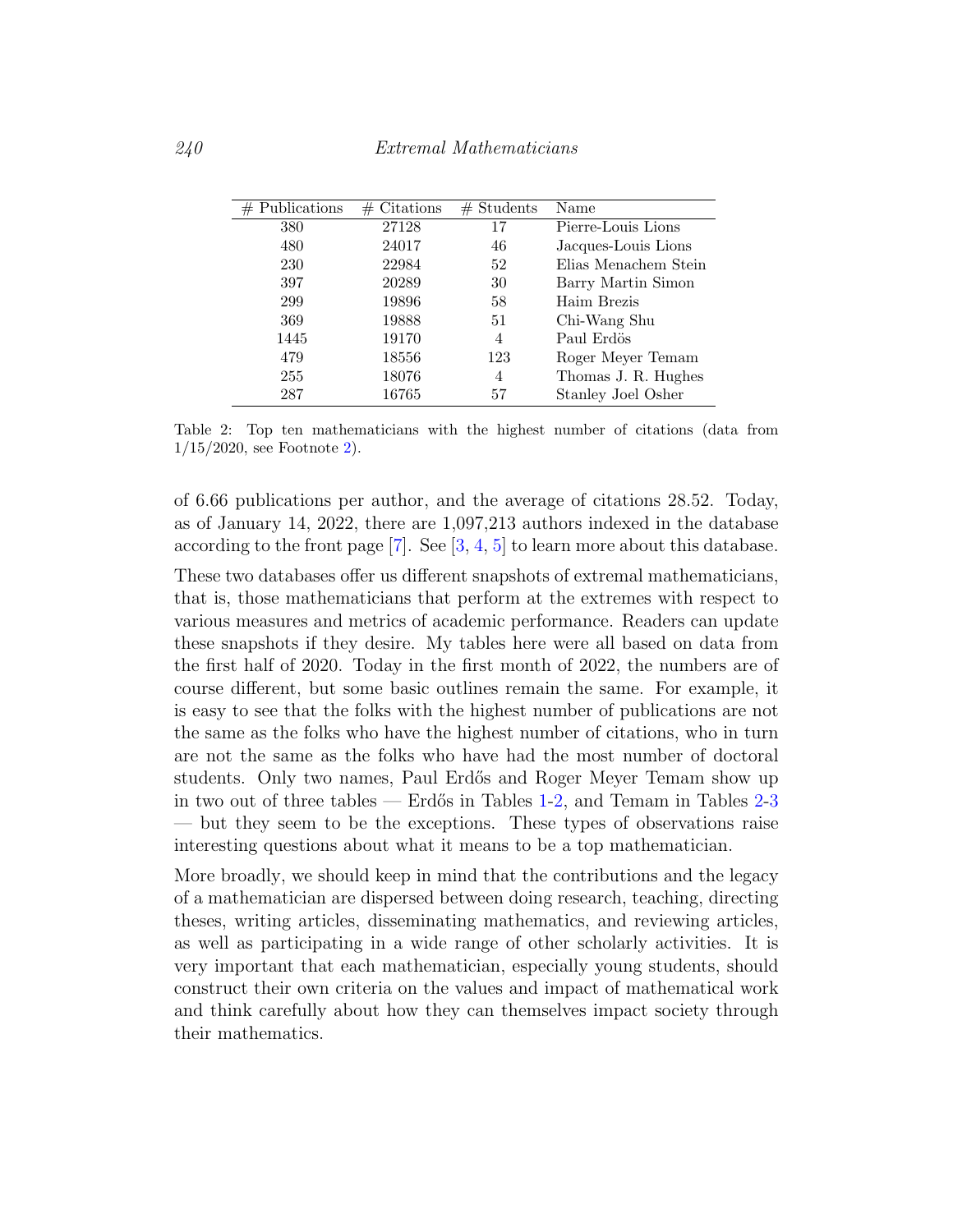<span id="page-4-0"></span>

| $#$ Publications | $#$ Citations    | $#$ Students | Name                           |
|------------------|------------------|--------------|--------------------------------|
| 39               | 72               | 151          | C.-C. Jay Kuo                  |
| 479              | 18556            | 123          | Roger Meyer Temam              |
| 205              | 1410             | 108          | Pekka Neittaanmäki             |
| 45               | 38               | 107          | Andrew Bernard Whinston        |
| 4                | $\Omega$         | 105          | Shlomo Noach Sawilowsky        |
| 92               | 1520             | 101          | Willi Jäger                    |
| 24               | 13               | 100          | Ronold Wyeth Percival King     |
| 213              | 1600             | 100          | Alexander Vasil'evich Mikhalëv |
| 69               | 118              | 95           | Erol Gelenbe                   |
| $\overline{2}$   | $\left( \right)$ | 95           | Leonard Salomon Ornstein       |

Table 3: Top ten mathematicians with the highest number of doctoral students (data from 1/15/2020, see Footnote [2\)](#page-1-1).

Acknowledgments. The author would like to thank the editors for constructive criticism of the manuscript.

#### References

- <span id="page-4-1"></span>[1] American Mathematical Society, "About MathSciNet", available at [https://mathscinet.ams.org/mathscinet/help/about.html?](https://mathscinet.ams.org/mathscinet/help/about.html?version=2) [version=2](https://mathscinet.ams.org/mathscinet/help/about.html?version=2), last accessed on January 14, 2022.
- <span id="page-4-2"></span>[2] W. Devanny, P. Kindermann, M. Lóffler, I. Rutter, "Graph drawing contest report," pages 609–617 in GD 2018: Graph Drawing and Network Visualization – 26th International Symposium, GD 2018, Proceedings, edited by T. Biedl and A. Kerren (Lecture Notes in Computer Science, volume 11282 (2018).
- <span id="page-4-3"></span>[3] E. Dunne, "Looking at the mathematics literature," Notices of the American Mathematical Society, Volume 66 Number 2 (2019), pages 227–230.
- <span id="page-4-4"></span>[4] E. Dunne, "Everything in its right place: An expert guide to searching with MathSciNet," Notices of the American Mathematical Society, Volume 66 Number 8 (2019), pages 1320–1324.
- <span id="page-4-5"></span>[5] E. Dunne, "Everything in its right place: Part II: An expert guide to searching with MathSciNet," Notices of the American Mathematical So*ciety*, Volume **66** Number 9 (2019), pages  $1501-1506$ .